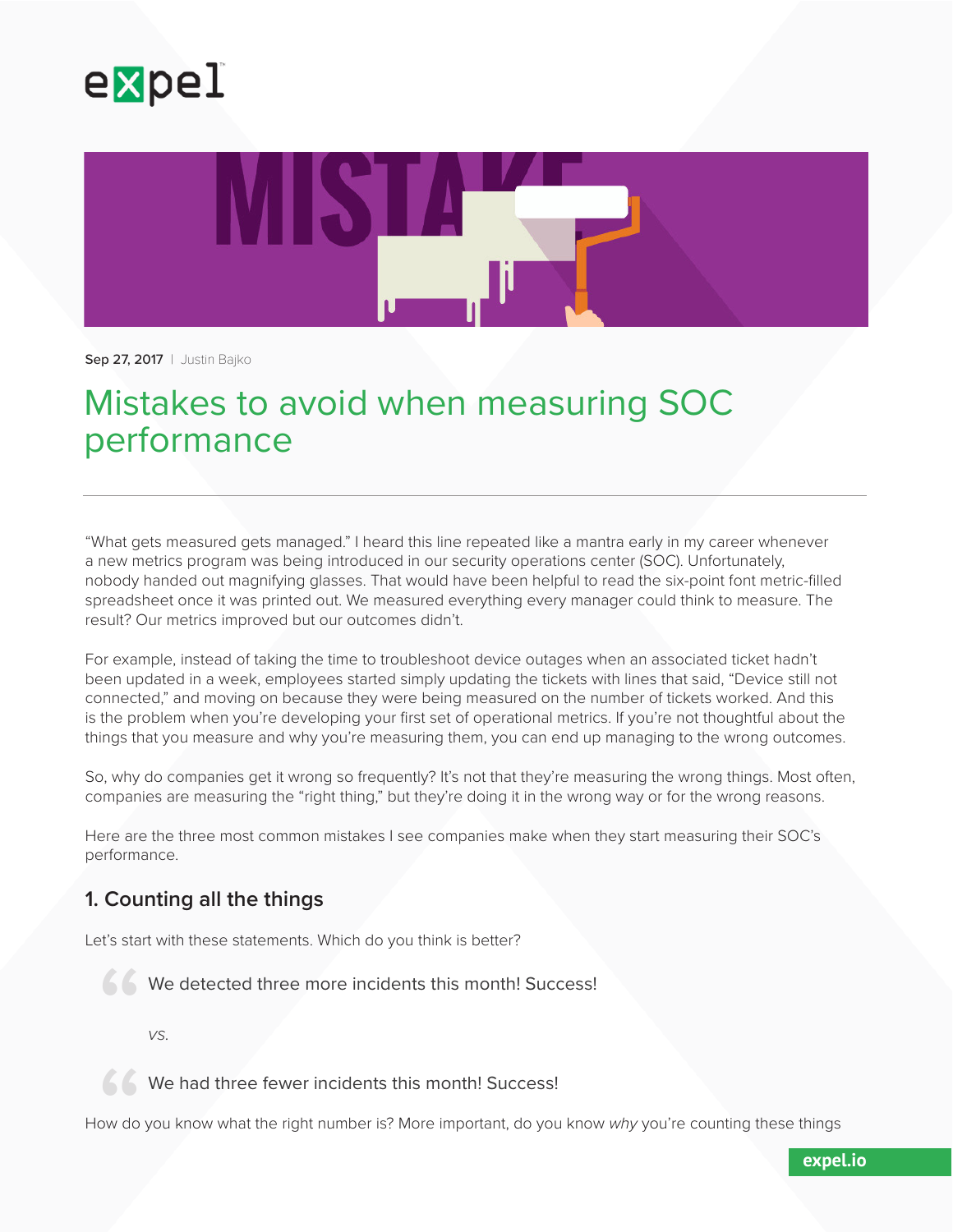

in the first place? Are you concerned that you're missing things? If so, it probably makes sense to focus on uncovering more incidents. If you're focused on making your organization more resilient to attacks and you've spent a lot of effort on prevention, then it's reasonable to want to see a reduction in the total number of incidents. Either way, it's important to realize that the outcome you're trying to achieve can change, so using a metric like this by itself and without context is rife with risk.

Another popular metric is the aggregate number of alerts in "Low," "Medium," "High," and "Critical" severity buckets. Let's face it, "Critical" is what gets all the airtime. But watch out for misaligned objectives when it comes to severity. It's easy to perceive more value as you find more "super bad" things But it's easy for people to game the system when you look at things through this lens. Non-severe alerts start to get artificially dispositioned as critical and it can distract your team from real problems.

Finally, counting things for the sake of counting things can be bad for your team. People don't like being measured for reasons they don't understand or on things they perceive to be wrong. And believe me, they'll know it's wrong well before you do. If your team feels like they're spending their time on the wrong things or being evaluated in the wrong way, they'll leave.

## **2. Faster is always better**

Speed is important when it comes to detecting and responding to threats. After all, if you're too slow, one compromised laptop can quickly spiral into an event where your most valuable data walks out the front door. But measuring people and processes based on speed alone can result in the wrong behavior. It can lead to quality issues -- and yet again -- drive people to game the system. Requiring your analysts to complete an investigation in 10 minutes sounds fine on the surface, but if you constrain an analyst's ability to actually dig into an incident and find out what's really going on for the sake of time, you're likely to miss critical details and negatively impact your response to that incident.

## **3. More money, more tools! (or is it less money, fewer tools?)**

Everyone has a budget. And everyone gets measured on how they spend against that budget. That's not going to change any time soon, and I'm not advocating for it to change. However, spending less doesn't necessarily mean you're being a savvy spender. Likewise, spending more doesn't automatically make you more mature.

Cutting costs in the wrong areas can create visibility issues, make you more vulnerable, and ultimately create a level of risk that's far greater than the business truly understands. To complicate matters, if your cost cutting decreases your visibility, that'll make it even harder to calculate risk for the business.

But the flip side isn't exactly the promised land, either. Collecting all the latest cutting-edge security hotness that you heard about at RSA often does more harm than good. When you buy a new security tool, you need to have a plan for how you're going to use it: you need to understand what problem you have that this tool is supposed to solve, your team needs to know how to use it, and you guessed it, you need to know how you're going to measure its performance. What's the impact of throwing money at cool new technology without understanding how it fits into your organization? Oddly enough, it's similar to what happens when you try to cut costs without a plan - reduced visibility, increased vulnerability, and potentially increased risk to your environment.

And don't forget: how budgets get spent and what products to buy next are decisions that are often heavily influenced by what you're measuring. If you're measuring the wrong things, you allocate resources incorrectly and the vicious cycle continues.

So, what now?